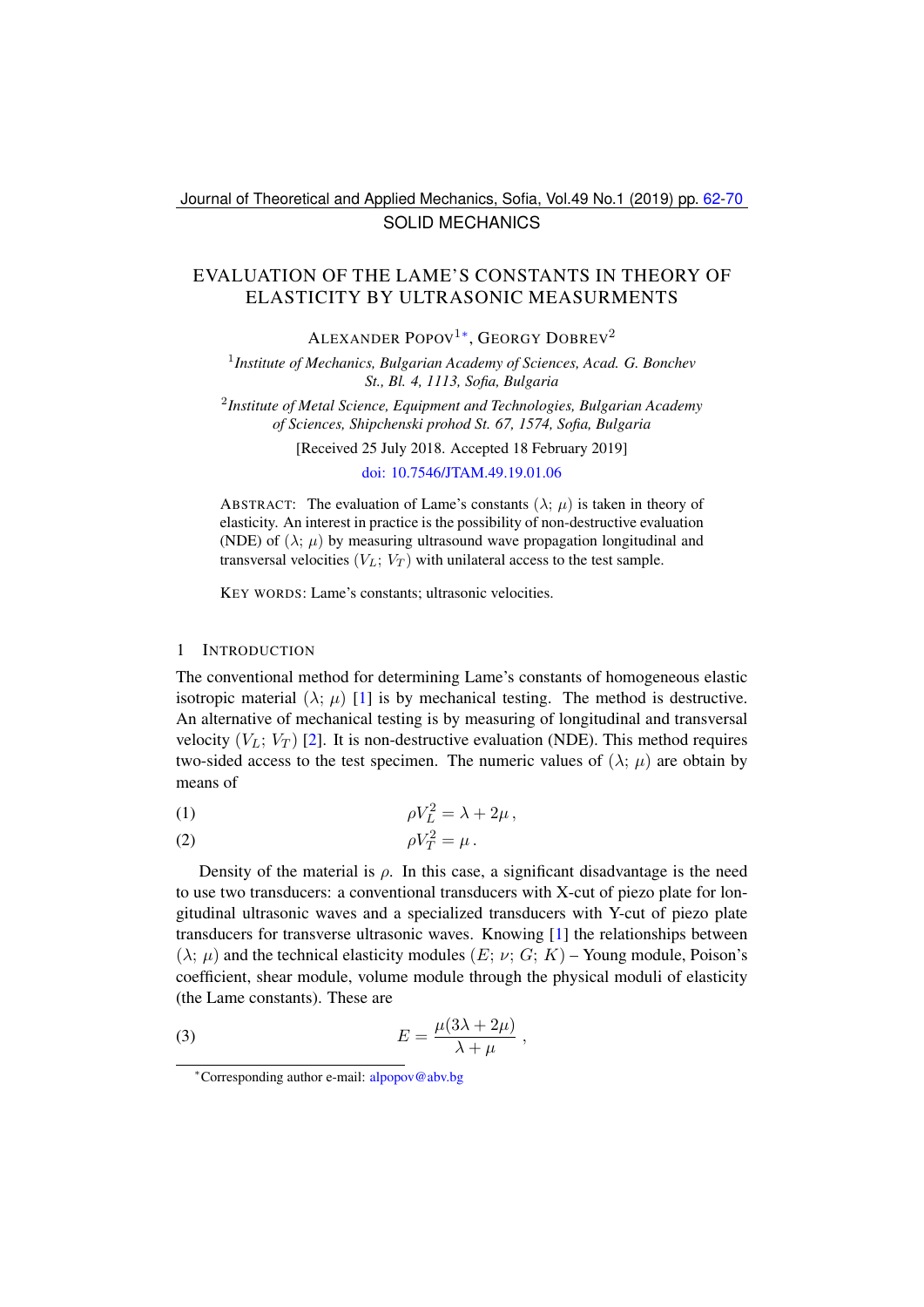$$
\nu = \frac{\lambda}{2(\lambda + \mu)}\,,
$$

$$
(5) \tG = \mu,
$$

(6) 
$$
K = \lambda + \frac{2}{3}\mu.
$$

The above brings about to the need to develop NDE methods for estimation of Lame's constants in case of unilateral access to the measured object. These are the cases of NDE of pipelines, petrol storage tanks and other. The solution to these tasks has two stages:

- A) Development of methodology for evaluation of the velocities  $(V_L; V_T)$  in unilateral access to the measured sample.
- B) Development of methodology for evaluation of physical modules of elasticity  $(\lambda; \mu)$ , respectively the technical modules of elasticity  $(E; \nu; G; K)$  by measuring of the velocities  $(V_L; V_T)$ , at unilateral access to the measured sample. In this case two conventional transducers (X-cut of piezo plate) with a variable angle are used.

### 2 WAVES PROPAGATION WITH HIGH FREQUENCY

For description of waves propagation high frequency the eikonal equations [\[3\]](#page-7-2) are used

(7) 
$$
|\nabla T \cdot \nabla T| = \frac{1}{V_L^2},
$$

<span id="page-1-0"></span>(8) 
$$
|\nabla T \cdot \nabla T| = \frac{1}{V_T^2},
$$

where  $t_P - T(y) = \text{const}$  – equation of the wave front;  $t_P$  – time of wave propagation;  $(V_L; V_T)$  – longitudinal and transversal velocities [\[2\]](#page-7-1);  $(\lambda; \mu)$  – Lame's constants.

The NDE of Lame's constants  $(\lambda; \mu)$  is important problem in testing of solid bodies. Interest in practice is the NDE of Lame's constants  $(\lambda; \mu)$ , for unilateral access to objects. For NDE of  $(\lambda; \mu)$  by measured  $(V_L; V_T)$  the relations [\(2\)](#page-0-2) are used. In this case a scheme of one-sided access to object is realized [\[4\]](#page-7-3). In Fig. [1](#page-2-0) the ultrasonic scheme for measuring of ultrasonic velocities is given. In this case the equation [\(2\)](#page-0-2) reduced to equation [\(3\)](#page-0-3), which is the Snell's law  $[3, 4]$  $[3, 4]$  $[3, 4]$ .

<span id="page-1-1"></span>According to  $[4]$ , the equation  $(8)$  is transform to Snell's law

(9) 
$$
\frac{V_T^2}{\sqrt{(V_1)^2 - V_T^2 \sin^2 \vartheta_{1a}}} = \frac{W}{t_T \sin \vartheta_{1a}} ,
$$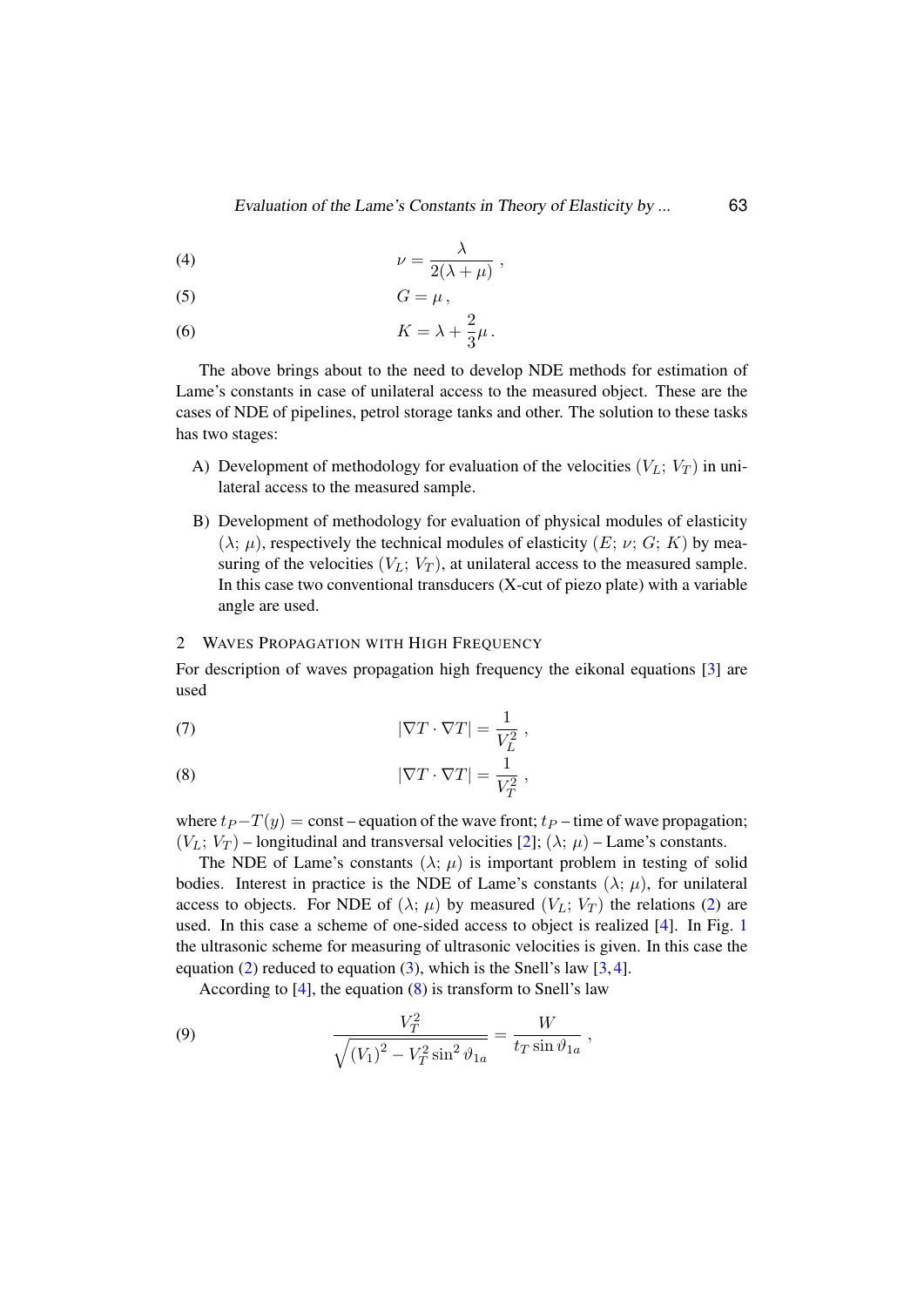

<span id="page-2-1"></span><span id="page-2-0"></span>Fig. 1. Pitch and Catch ultrasonic technique.

where  $\theta_{1a}$  is the incidence angle,  $\theta_{1b} = \theta_{1a}$ ,  $2W$  – the ultrasonic velocity in the with variable angles (source – S; reflector – R),  $V_1$  – the ultrasonic velocity in the where  $\vartheta_{1a}$  is the incidence angle,  $\vartheta_{1b} \equiv \vartheta_{1a}$ , 2W – the distance between transducers protector of transducers,  $(V_T; t_T)$  is respectively velocity and time of propagation of transversal ultrasonic wave in the sample.

 $(10000)$ If the incidence angle is  $\vartheta_{1a} = 45^\circ$ , the equation [\(9\)](#page-1-1) is reduced to

(10) 
$$
\frac{V_T^2}{\sqrt{2V_1^2 - V_T^2}} - \frac{W}{t_T} = 0.
$$

The solution of  $(10)$  by the Newton method, the algorithm ZEROIN  $[2]$  and the online compiler of C<sup>++</sup> is solved. Search interval is  $\left(V_T^{(L)}\right)$  $V^{(L)}_T;\,V^{(R)}_T$  $\binom{r(R)}{T}$  (mm/ $\mu$ s). The number of iteration N is  $N < \log_2^2 [(b-a)/\text{TOL}]$ ,  $(a, b) \equiv \left( V_T^{(L)} \right)$  $V^{(L)}_T; V^{(R)}_T$  $\binom{T(R)}{T}, \, \text{TOL} \sim$ 10−<sup>6</sup> is permissible error. The algorithm ZEROIN is fast approaching and robust.

Equipment for measuring of  $(V_T; t_T; W)$  are two ultrasonic transducers with variable angle (KRAUTKRAMER, Germany), digital ultrasonic flaw detector SITES-CAN 150S (SONATEST, England), with measurement accuracy of the time is  $0.01 \mu s$ , calibration block (BGN EN ISO 7963:2010), digital caliper (TESA, Austria) with external measurement of the distance 2W and accuracy 0.01 mm [\[2\]](#page-7-1).

## 3 APPLICATIONS OF LAME'S CONSTANTS

### 3.1 NDE OF LAME'S CONSTANTS FOR ALUMINUM-SILICON ALLOYS

The aluminum-silicon alloys, Al+3.5%Mg alloys, density  $\sim 2.7$  g/cm<sup>3</sup> is considered.

*Measure of velocity of transversal ultrasonic waves*, Fig. [1.](#page-2-0)

The ZEROIN program with data: for organic glass  $V_1 = 1.12$  mm/ $\mu$ s,  $\delta =$ 30 mm,  $\vartheta_{1a} = 45^{\circ}$ ,  $2W \sim (110 \pm 0.01)$  mm;  $t_T \sim (39 \pm 0.01)$   $\mu$ s is started. The results of ZEROIN program for the roots of [\(10\)](#page-2-1) in Table [1](#page-3-0) are given.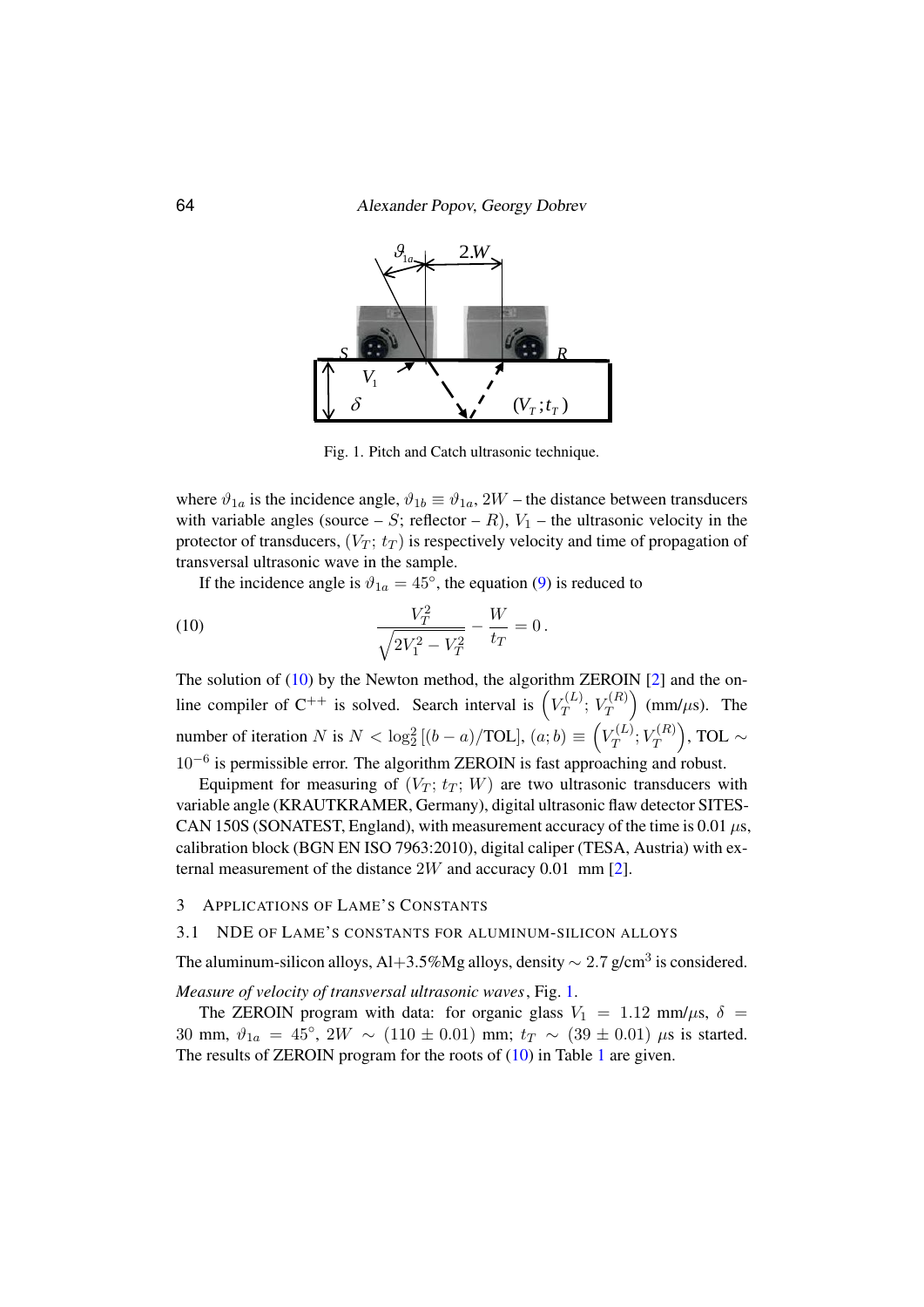<span id="page-3-0"></span>

| Table 1.                                                           |                                                                                                       |  |
|--------------------------------------------------------------------|-------------------------------------------------------------------------------------------------------|--|
| Search intervals set<br>$(V_T^{(L)}; V_T^{(R)}), \quad [mm/\mu s]$ | Calculation of roots $V_T$ [mm/ $\mu$ s] of (10) by<br>ZEROIN algorithm for on-line compiler $C^{++}$ |  |
| (0; 3)                                                             |                                                                                                       |  |
| (3; 4)                                                             | $V_T^{(1)} \in C$ $V_T^{(2)} = 3.249 \pm 0.001 \in R$                                                 |  |
| (4; 6)                                                             | $V_T^{(3)} \in C$ ; $V_T^{(4)} \in C$                                                                 |  |

The solutions  $V_T^{(1)}$  $V^{(1)}_T,\,V^{(3)}_T$  $V_T^{(3)},\ V_T^{(4)}$  $T^{(4)}$  are complex roots and dropped out. The value  $V^{(2)}_T$  $T^{(2)}$  is real root and is the solution sought. For comparison, if the reference value is  $V_T = 3.130$  mm/ $\mu$ s [\[5\]](#page-7-4) and calculated value is  $V_T^{(2)} = 3.249 \pm 0.001$  mm/ $\mu$ s. In this case the number of iteration is  $\sim$  117. The time of program work is  $\sim$  (5 ÷ 6) s. The error of evaluation of  $V_T^{(2)}$  $T^{(2)}$  is 3.8%. This is a good result for measurement of velocity of transversal ultrasonic wave.

*NDE of the constant*  $\mu$ . The velocity  $V_T^{(2)} = 3.249$  is calculated. The NDE of  $\mu$  by  $\mu = \rho\left(V_T^{(2)}\right)$  $T(T^{(2)}_{T})^2$  is used. The value for shear module  $\mu = 28.5$  GPa is obtain. The reference value (BGN EN 1706) for Al+3.5%Mg alloys is  $\mu \equiv G = 26.9$  GPa. The error of NDE of  $\mu$  is ~ 6%.

*NDE of the constant*  $\lambda$ . According to [\(1\)](#page-0-4) we have  $V_L^2 = \lambda + 2\mu$  and, therefore,  $\lambda = \rho V_L^2 - 2\mu$ , where  $\frac{V_L^2}{V^2}$  $V_T^2$  $=\frac{2-2\nu}{1-2\nu}$  $\frac{2-\mu}{1-2\nu}$  [\[2\]](#page-7-1),  $\nu$  – Poison's ratio. For Al+3.5%Mg alloys is accepted [\[6\]](#page-7-5) for middle value of Poison's ratio  $\nu \approx 0.32$  (BGN EN 1706). In this case  $V_L \approx 1.944V_T$ . The NDE of  $\lambda$  is  $\lambda \sim 50.44$  GPa. Reference value (BGN EN 1706) is  $\lambda = 48.5$  GPa. The NDE error of  $\lambda$  is  $\sim 4.0\%$ .

## 3.2 NDE OF HENKY'S CONSTANT FOR ALUMINUM-SILICON ALLOYS

Theory of small elasticity-plasticity deformations theory is considered. In this case the physical equations (Henky's equations) are [\[7\]](#page-7-6)

<span id="page-3-1"></span>(11) 
$$
(\varepsilon_{ij} - \delta_{ij}\varepsilon_{kk}) = \Psi(\sigma_{ij} - \delta_{ij}\sigma_{kk}), \qquad i; j = 1, 2, 3, \quad \delta_{ij} = \begin{cases} 1 & i = j \\ 0 & i \neq j \end{cases}
$$

where  $\Psi = \frac{3}{2} \frac{\varepsilon_i}{\sigma_i}$  $\frac{\varepsilon_i}{\sigma_i}$  – Henky's constant [\[8\]](#page-8-1),  $(\varepsilon_i; \sigma_i)$  are intensities of deformation and of stress.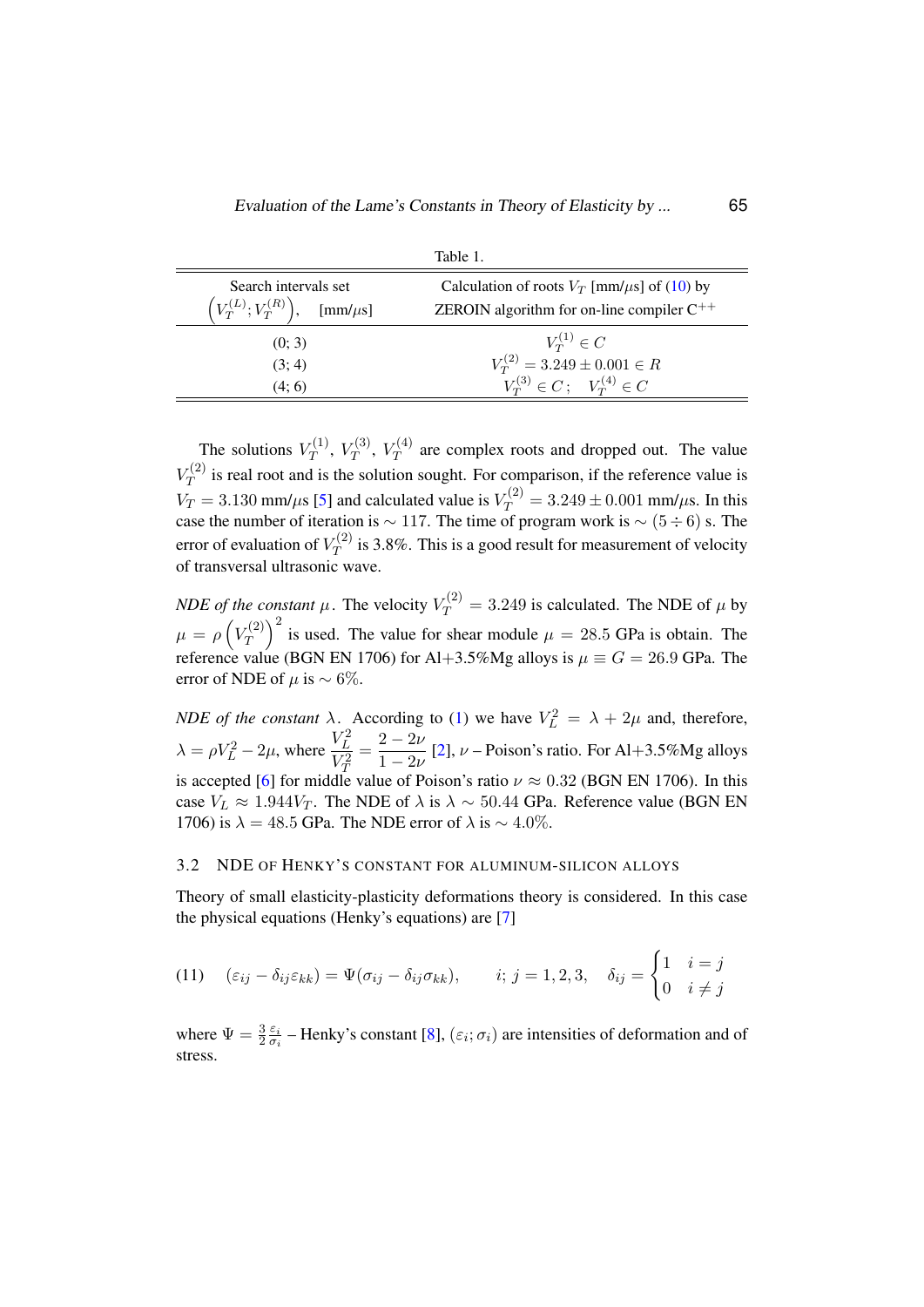.

*For linear zone in "stress-strain diagram"*. It is know, that [\[7\]](#page-7-6):

$$
\Psi = \frac{1}{2\mu}
$$

*For plasticity zone in "stress-strain diagram"*. In this case there are  $\varepsilon_i = \varepsilon_{xx}$  − 1  $\frac{1}{3K}\sigma_{xx}$ ;  $K = \lambda + \frac{2}{3}$  $\frac{2}{3}\mu$ ;  $\sigma_i = \sigma_{xx} \equiv \sigma_{YS}$  [\[7\]](#page-7-6). After carrying out the necessary conversion of  $\Psi = \frac{3}{2}$  $\varepsilon_i$  $\frac{\partial u}{\partial t}$ , for Henky's constant it is obtained

(13) 
$$
\Psi \approx \frac{1}{6\lambda + 4\mu} \ .
$$

*Example for Al*+3.5%*Mg alloys*. The velocities  $V_T = 3.249 \pm 0.015$  mm/ $\mu$ s and  $V_L = 6.14 \pm 0.030$  mm/ $\mu$ s are calculate. The Lame's constants  $\mu = 28.5$  GPa,  $\lambda \sim 50.44$  GPa are evaluated. The Henky's constants  $\Psi = 17.5$  MPa and  $\Psi =$ 2.4 MPa respectively for linear zone and plasticity zone in "stress-strain diagram" are obtained.

### 3.3 NDE OF ULTIMATE TENSILE STRESS BY LAME'S CONSTANTS

For ductile cast iron the relationship between  $\sigma_{UTS}$  and  $(V_L; V_T)$  is given in Fig. [2.](#page-5-0) For ultrasonic testing of ductile cast iron, the dependencies of type

$$
\sigma_{\text{UTS}} \Leftrightarrow (V_L)
$$

with coefficient of correlation is  $\sim 80\%$  are known [\[8\]](#page-8-1). It is good result.

To increase the coefficient of correlation it is necessary to developing a new dependencies of the type  $\sigma_{\text{trrs}} \Leftrightarrow (V_L; V_T)$ . For the purpose a polynomial regression models from row two with one non-linear predictor as function of  $(V_L; V_T)$  is considered. Such dependence is presented in Fig. [2.](#page-5-0) In this case the regression model, at coefficient of correlation  $R \sim 99\%$ , is

<span id="page-4-0"></span>(15) 
$$
\sigma_{\text{UTS}} = \sum_{k=0}^{2} \beta_{2-k} \left[ \frac{0.5 - (V_T/V_L)^2}{1 - (V_T/V_L)^2} \right]^{2-k} \text{ MPa},
$$

where the velocities  $(V_L; V_T)$  mm/ $\mu$ s according [\[4\]](#page-7-3) are measured. It is very good result.

In Fig. [2](#page-5-0) the tolerance interval (425;575) MPa, for the median value  $x = 0.25$  at 97.5% probability is presented.

According to [\(1\)](#page-0-4) and [\(2\)](#page-0-2) the model [\(15\)](#page-4-0) to relationship  $\sigma_{\text{UTS}} \Leftrightarrow (\lambda; \mu)$  is transform, where

(16) 
$$
\sigma_{UTS} = \sum_{k=0}^{2} \beta_{2-k} \left(\frac{1}{2} \frac{\lambda}{\lambda + \mu}\right)^{2-k} \text{ MPa}.
$$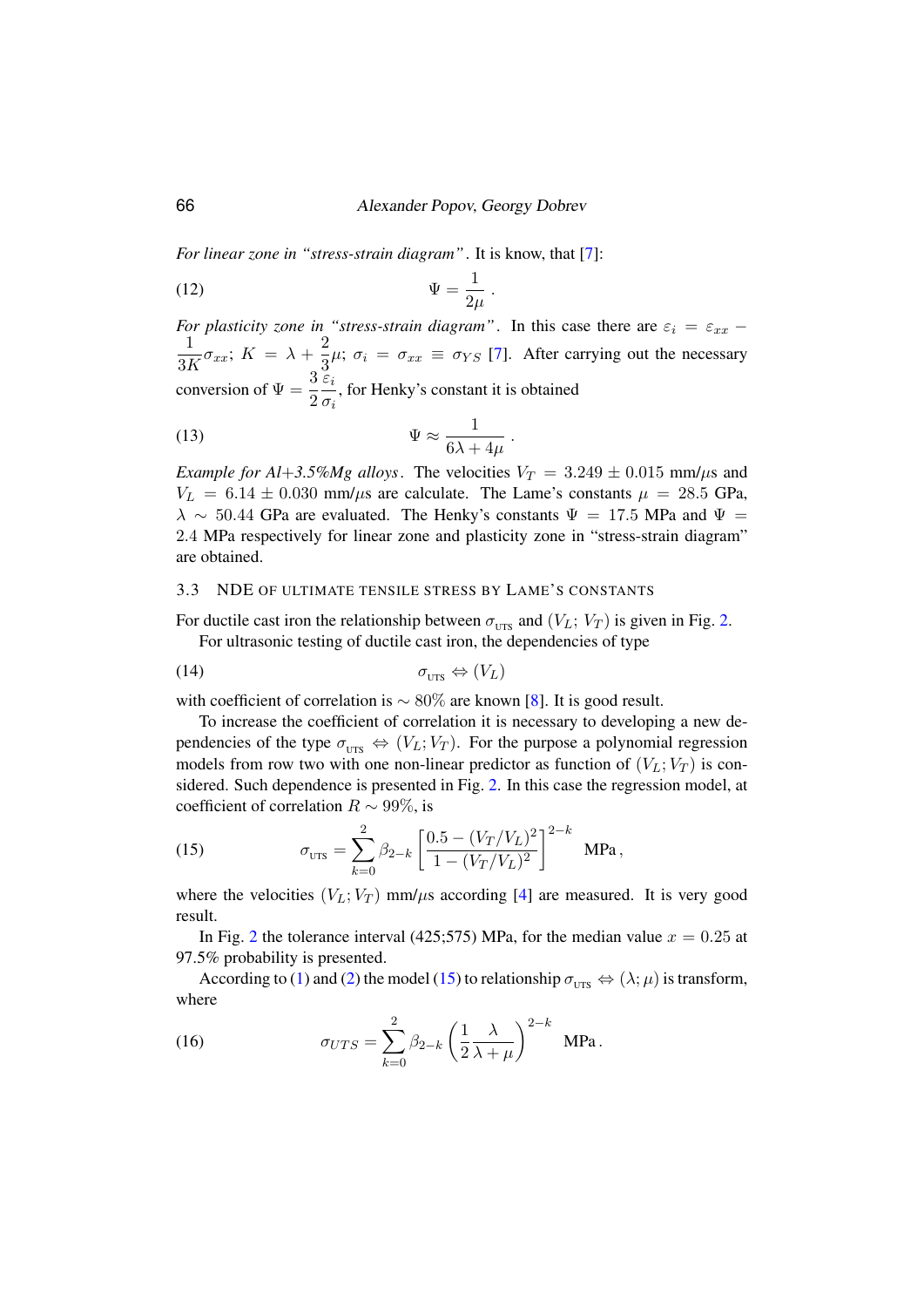

<span id="page-5-0"></span> $\alpha$  evaluated values  $\sigma_{\text{UTS}}$ ,  $x = \frac{0.5 - (V_T/V_L)^2}{1 - (V_T/V_L)^2}$ <sup>*x*</sup><br>Fig. 2. (Color online) Scatter chart for ductile cast iron, with 95% confidence intervals for *x* Ę  $\mathfrak{c}$ predictor x and the evaluated values  $\sigma_{\text{UTS}}$ .  $x = \frac{0.5 - (V_T/V_L)^2}{1 - (V_T/V_L)^2}$  $\frac{(V_I/V_L)}{1-(V_T/V_L)^2}; y = \sigma_{\text{UTS}}.$ 

*Example for ductile cast iron*. The velocities  $(V_L; V_T) = (5.85 \pm 0.030; 3.38 \pm 0.015)$ are measured. The Lame's constants are  $\mu = 30.84$  GPa;  $\lambda = 30.84$  MPa. Therefore, *Ference value*  $\sigma_{\text{ys}} = 500 \text{ MPa}$ , is 1.5%.  $x = 0.249$ . According to [\(11\)](#page-3-1)  $\sigma_{\text{UTS}} \sim 507.76$  MPa. The NDE errors, relative to the

#### The Lame's constants are 30.84*GPa* ; 3.4 NDE OF THE YIELD STRESS BY LAME'S CONSTANTS

*YS* , *MPa* = 500, is 1.5 %. In theory of elasticity Bussinesq's task is formulate as "To calculate of yield stress  $\sigma_{\text{ys}}$  by measuring Brinell's hardness *HB*" [\[9\]](#page-8-2). Bussinesq's solution is [\[10\]](#page-8-3)

2.4. *NDE* OF THE YIELD STRESS BY LAME'S CONSTANTS

(17) 
$$
\sigma_{\text{ys}} \text{ [MPa]} = k_{\text{Buss}} \varphi(x) H B \text{ [kg/mm}^2],
$$

where

$$
k_{\text{Buss}} \approx 2.8
$$
,  $\varphi(x) = \left\{ \frac{1}{2} (1 - 2x) + \frac{2}{9} (1 + x) [2(1 + x)]^{1/2} \right\}$ ,  $x = \frac{\lambda}{2(\lambda + \mu)}$ .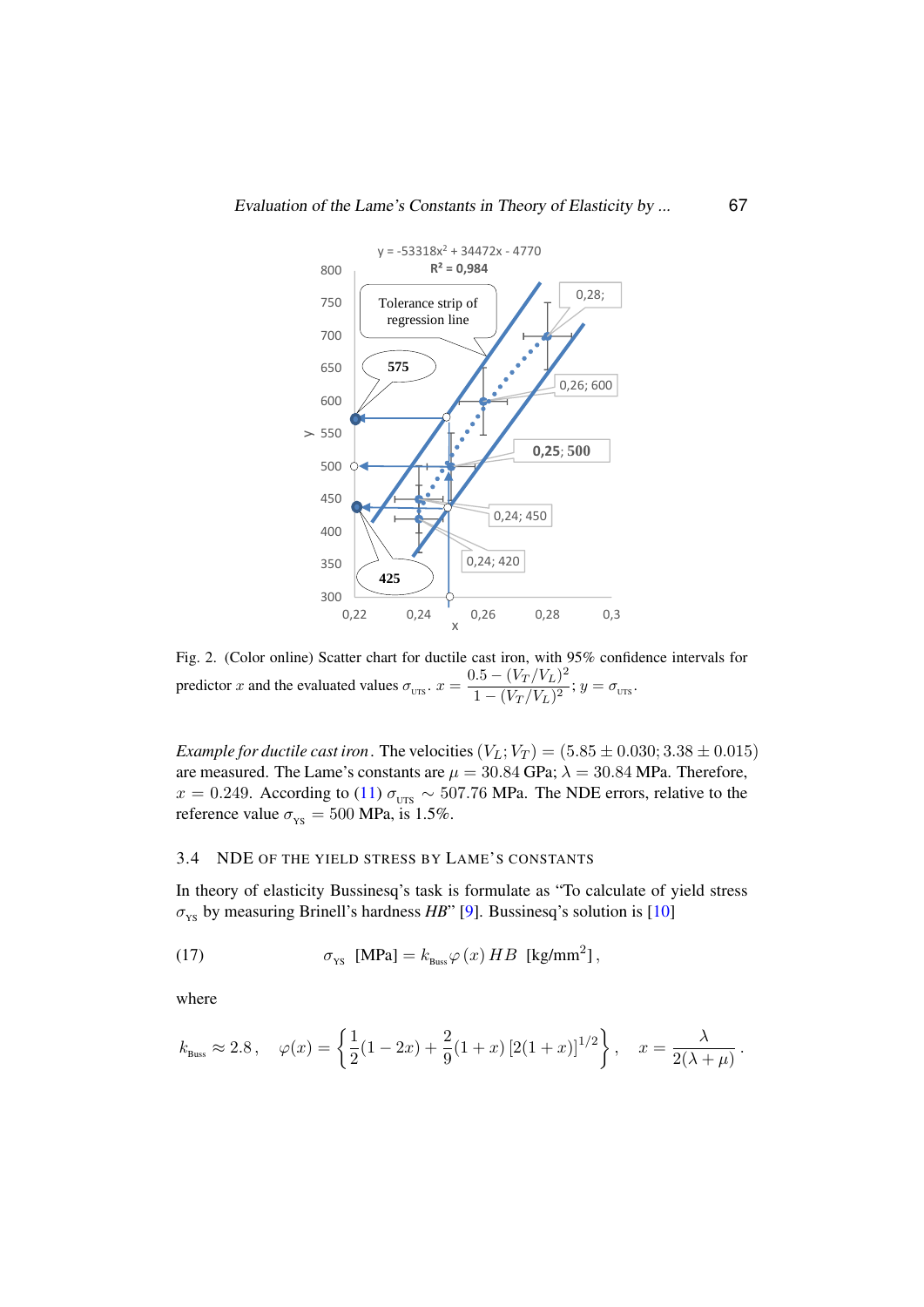*Example for Al*+3.5%*Mg alloys*. In this case the velocities are  $(V_L; V_T)$  =  $(6.36 \pm 0.030; 3.15 \pm 0.015)$  mm/ $\mu$ s. The Lame's constants  $\mu = 28.5$  GPa,  $\lambda \sim$ 50.44 GPa are evaluated. Then  $\sigma_{\text{ys}} \sim 117.04$  MPa. The NDE errors, relative to the reference value  $\sigma_{\rm vs} = 120$  MPa (BGN EN 1706), is 2.2%.

### 3.5 CRITERIA FOR CLASSIFICATION OF THE TYPE OF FRACTURE FOR SOLIDS

For this purpose, the concept "size of the plasticity zone at crack tip  $r_P$ " is considered. In solid mechanics for  $r_P$  (Irwin's correction), by  $(\lambda; \mu)$ , at plain strain, is known [\[11\]](#page-8-4)

<span id="page-6-2"></span>(18) 
$$
r_P(\lambda;\mu) = \frac{1}{2\pi} \left(\frac{K_{\rm lc}}{\sigma_{\rm YS}}\right)^2 \left(\frac{\mu}{\lambda+\mu}\right)^2 \text{ [mm]},
$$

where  $r_P(\lambda; \mu)$  is NDE of  $r_P$  (also known as Irwin's correction), the values of  $(K_{\text{Ic}}/\sigma_{\text{YS}})^2$  $(K_{\text{Ic}}/\sigma_{\text{YS}})^2$ , mm, for different steel and alloys, in Table 2 and rules of classification of type of fracture in Table [3](#page-6-1) are given.

| Table 2.       |                               |                        |  |
|----------------|-------------------------------|------------------------|--|
| Material       | $(K_{Ic}/\sigma_{YS})^2$ , mm |                        |  |
|                | According to $[11]$           | According to $[12]$    |  |
| Carbon steel   | 43 (middle carbon steel)      | 7.2 (low carbon steel) |  |
| Chrome steel   | 0.9                           | 0.4                    |  |
| Aluminum alloy | 3.1                           | 7.4                    |  |
| Titanium alloy | 4.8                           | 4.6                    |  |

<span id="page-6-1"></span><span id="page-6-0"></span>Table 3.

| Type of condition                  | Type of fracture | <b>Fracture mechanics</b> |
|------------------------------------|------------------|---------------------------|
| $r_P(\lambda;\mu)\to 0$            | Crispy           | Linear                    |
| $r_P(\lambda;\mu) \leq (h_{UT};L)$ | Quasi-crispy     | Linear                    |
| $r_P(\lambda;\mu) \sim (h_{UT};L)$ | Quasi-viscous    | Non-linear                |
| $r_P(\lambda;\mu) >> (h_{UT};L)$   | <b>Viscous</b>   | Non-linear                |

 $r_P(\lambda;\mu)$  is NDE of size of the plasticity zone at crack tip,  $(L; h_{\text{tr}})$  are respectively sizes of the depth of crack (measured by digital ultrasonic flaw detector, according ASTM E 2373:2014) and the thickness of testing object (measure by means digital caliper).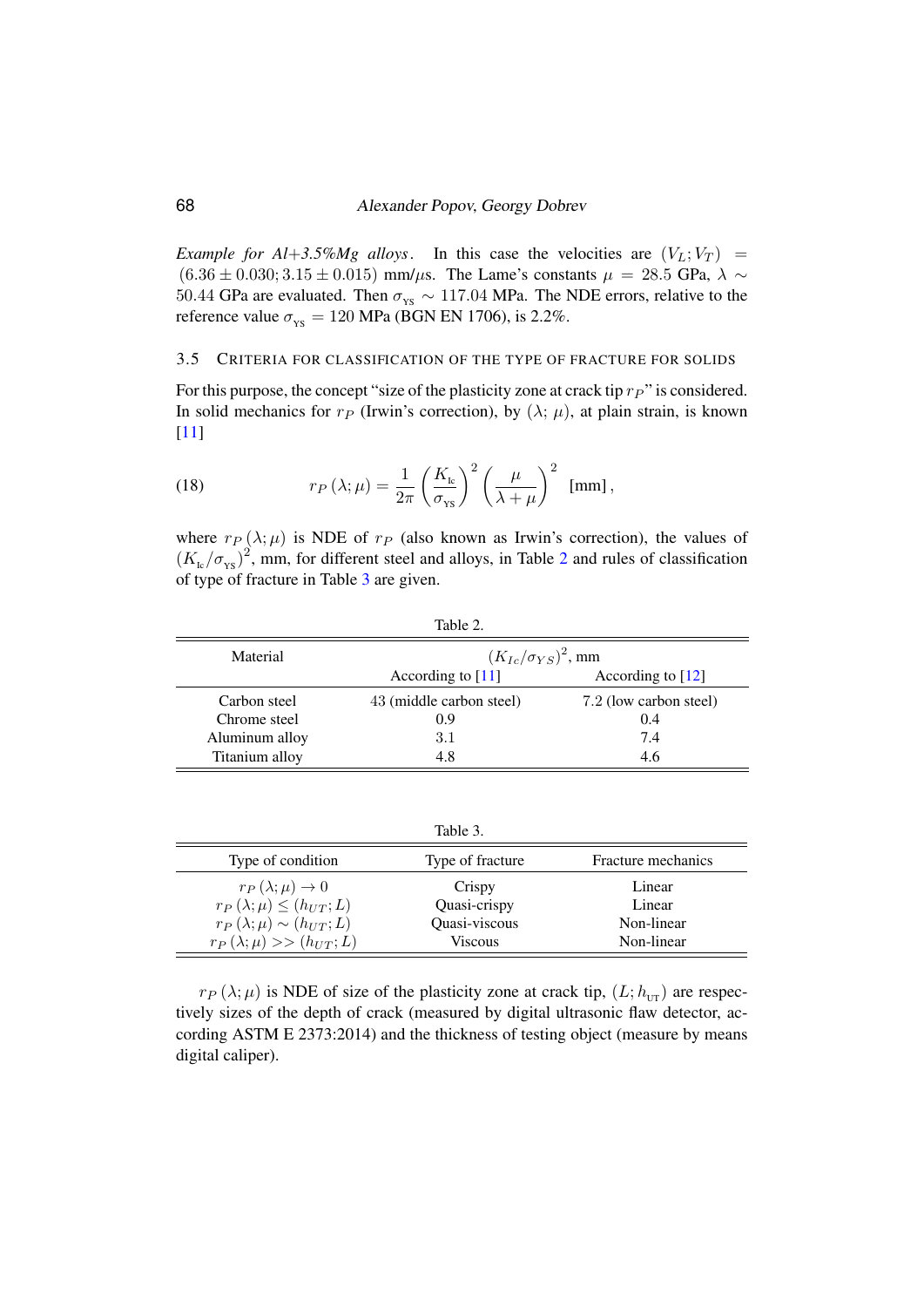*Example for Al*+3.5%*Mg alloys*. The velocity  $(V_L; V_T) = (6.36 \pm 0.030; 3.15 \pm 0.015)$ are measured and  $\mu = 28.5$  GPa,  $\lambda \sim 50.44$  GPa are evaluated. According to [\(18\)](#page-6-2) and Table [2,](#page-6-0)  $r_P = (0.226; 0.199) < 0.25$  respectively according [\[11,](#page-8-4) [12\]](#page-8-5) are calculated. If condition is  $0.25 \leq (h_{\text{UT}};L)$ , then the type of fracture, is quasi-crispy. Therefore, Table [3,](#page-6-1) the condition for linear fracture mechanics is fulfilled.

#### 4 CONCLUSION

In this article the following innovative results are obtaines:

- a) The methodology for evaluation of velocities  $(V_L; V_T)$  at unilateral access to tested object, is given. It is very important task in the theory of the ultrasonic testing.
- b) A new relationships for NDE, at unilateral access to tested object, of: Lame's constants  $(\lambda; \mu)$  in theory of elasticity, Henky's constant  $\Psi$  in theory of small elasticity-plasticity deformation (for elasticity and plasticity zones in "stressstrain diagram".), ultimate tensile stress  $\sigma_{\text{UTS}}$ , yield stress  $\sigma_{\text{YS}}$ , the rules of decision for classification of type of fracture by the size of the plasticity zone at crack tip, in plain strain  $r_P$  are obtain. This rules by  $(\lambda; \mu)$  and  $(h_{\text{tr}};L)$  are described. These are important tasks in the mechanics of materials and fracture mechanics. For aluminum alloy and ductile cast iron examples are given.

The methods, considered in this article, for NDE of elasticity modulus and mechanical properties, allow evaluating directly on the tested detail. It is a typical NDE task.

#### <span id="page-7-0"></span>**REFERENCES**

- [1] I.V. SOKOLNIKOV (1972) "Mathematical Theory of Elasticity". Nauka i Izkustvo, Sofia (in Bulgarian).
- <span id="page-7-1"></span>[2] G.E. FORSYTHE, M. MALCOLM, C. MOLER (1977) "Computer Methods for Mathematical Computations". Prentice-Hall Inc., New York.
- <span id="page-7-2"></span>[3] G.B. WHITHAM (1974) "Linear and Nonlinear Waves". John Wiley & Sons, New York (in Russian).
- <span id="page-7-3"></span>[4] ASTM E494-15 (2015) Standard Practice for Measuring Ultrasonic Velocity in Materials. USA; [https://www.astm.org/Standards/E494.htm.](https://www.astm.org/Standards/E494.htm)
- <span id="page-7-4"></span>[5] I.N. ERMOLOV, A.H. VOPILKIN, V.G. BADALIAN (2000) "Ultrasonic Calculations". NPC "Eho+", Moscow (in Russian).
- <span id="page-7-5"></span>[6] D.I. DIMOV (1972) "Tables and Formulas in Mechanics of Materials". Tehnika, Sofia (in Bulgarian)
- <span id="page-7-6"></span>[7] G.S. PISARENKO, N.S. MOJAROVSKII (1981) "Equations and boundary tasks in plasticity ad creep theory". Naukova dumka, Kiev (in Russian).